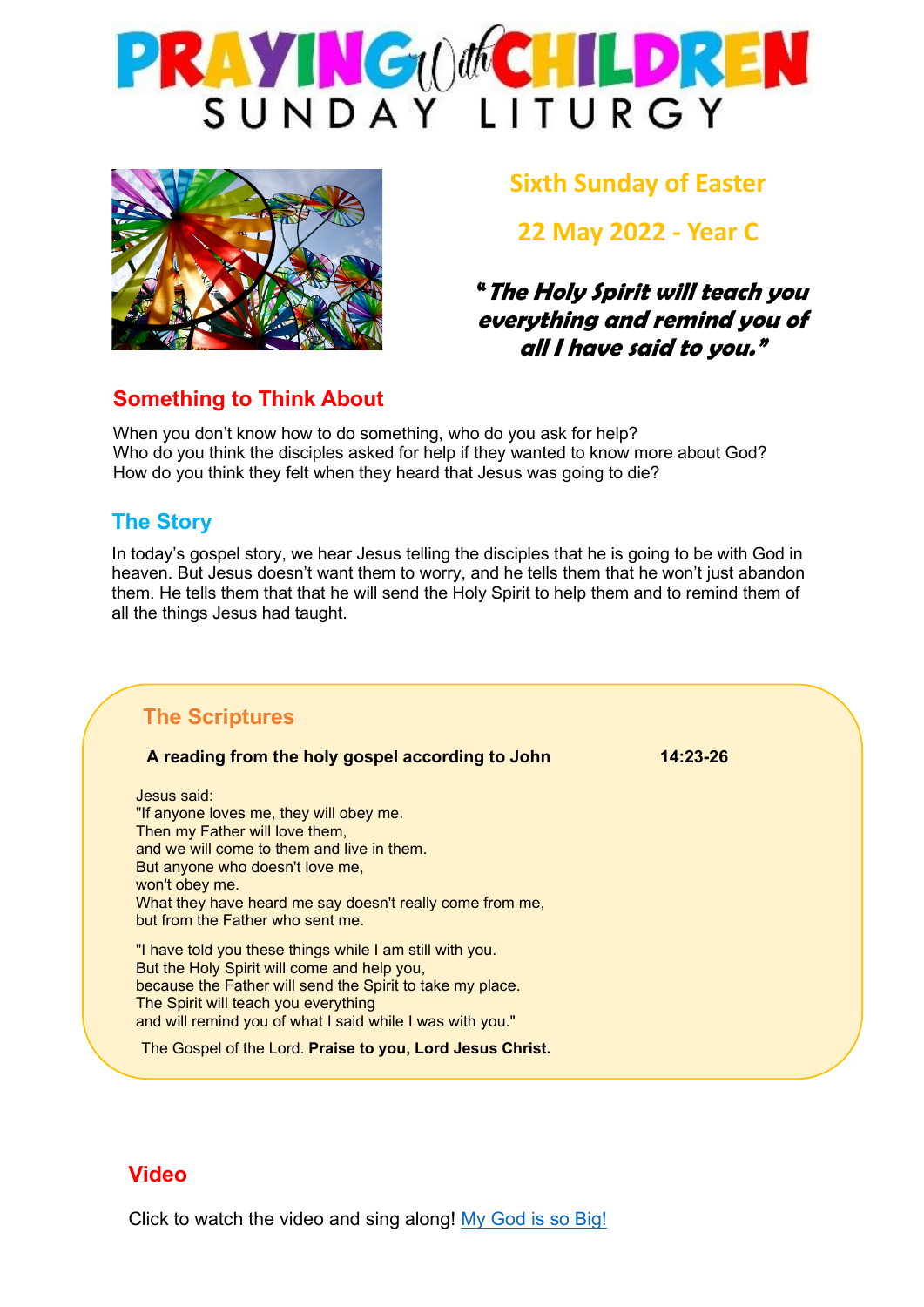#### **Group Discussion**

In today's story, Jesus is getting his disciples ready for his death and resurrection. In our families, we also spend time getting ready for important events. Talk about some of the events that you have prepared for together – maybe a holiday, a birthday party, or the first day of school.

#### **Praying For Others**

*Leader:* Trusting in God's love and encouragement, we pray for the needs of the world. *Reader 1:* We pray for our teachers and all those who help us. Lord, hear us. **All: Lord, hear our prayer.** *Reader 2:* We pray for sick children in hospitals. Lord, hear us. **All: Lord, hear our prayer.** *Reader 3:* We pray for a listening, loving heart. Lord, hear us. **All: Lord, hear our prayer.** *Reader 4:* We pray that we will trust the Holy Spirit to help us. Lord, hear us. **All: Lord, hear our prayer.** *Reader 5:* We pray that we will be friendly and welcoming. Lord, hear us. **All: Lord, hear our prayer.** *Invite the children to pray for their own special intentions.* **All: Lord hear our prayer.** *Leader:* Loving God, listen to our prayers in the name of the risen Jesus. **All: Amen.**

#### **Prayer**



Holy Spirit, Be with us as we go through life, and be our helper and guide. Amen.

### **Group Activity**

#### **Fruity Necklace**

You will need: template for each child on white construction paper or card, coloured markers or pencils, scissors, hole-punch, wool.

- 1. Read the words in the circles.
- 2. Then colour them in brightly!
- 3. Cut out each circle and use a hole punch to put a hole in each one.
- 4. Thread a piece of wool or string through each of the circles and tie at the ends to make a necklace.



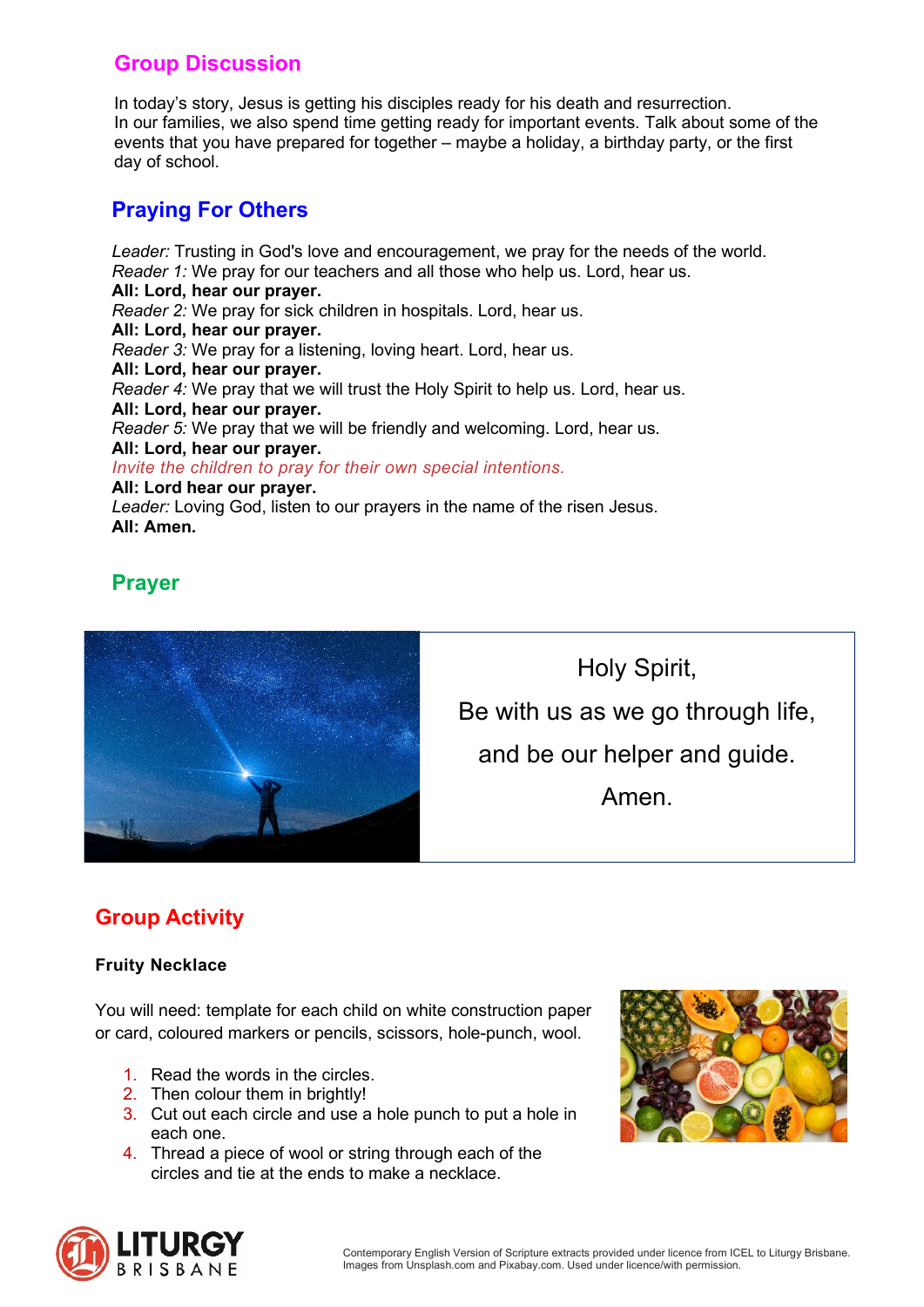## The Fruit of the Holy Spirit

Jesus promised us that he would send the Holy Spirit to help and teach us. When we let the Holy Spirit guide us, we are filled with love, joy, peace, patience, kindness, goodness, faithfulness, gentleness and self-control. These qualities are sometimes called the Fruit of the Holy Spirit.

- 1. Read the words in the circles.
- 2. Then colour them in brightly!
- 3. Cut out each circle and use a hole punch to put a hole in each one.
- 4. Thread a piece of wool or string through each of the circles and tie at the ends to make a necklace.